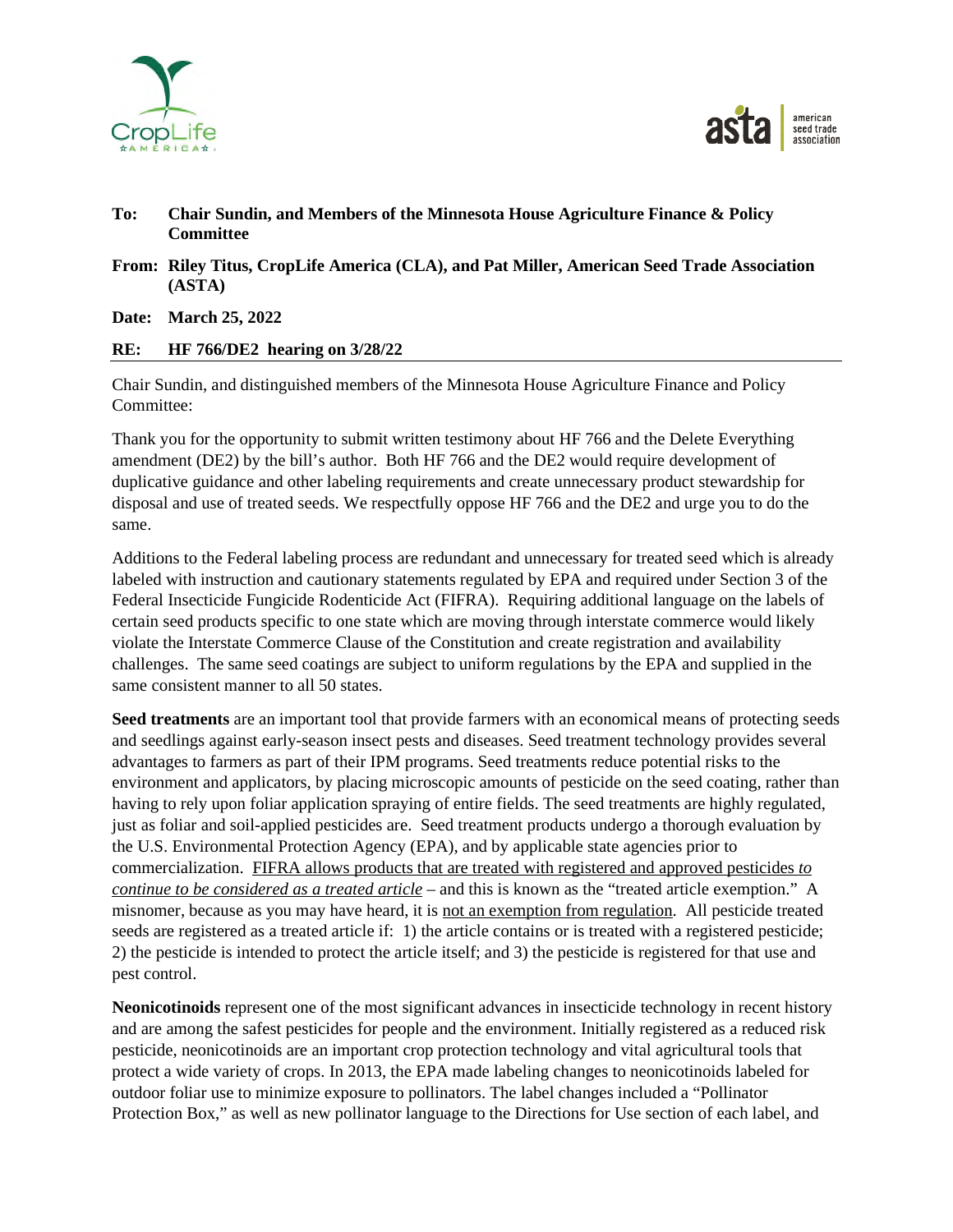



that information is now found on every container of these products. On January 30, 2020, EPA released Proposed Interim Decisions (PIDs) for several neonicotinoids under their registration review process.<sup>1</sup> The PIDs contained new mitigations to reduce potential ecological risks, particularly to pollinators, and protect public health. Additionally, the EPA requested that registrants implement a national stewardship program to increase grower awareness and use of best management practices to reduce ecological risks. As part of this process, the EPA published a Federal Register notice, and allowed for public comment on the proposals for 60 days. EPA is currently reviewing and responding to comments and will issue final interim decisions in 2022. Taking any action on neonicotinoids prior to EPA releasing their interim decisions, after reviewing the most contemporary science, data and information available, is premature.

The health of pollinators is of paramount importance to everyone, particularly CropLife America, the American Seed Trade Association, and our customer-farmers. Pesticide registrants have invested both time and resources into bee health and supporting stewardship initiatives. Comprehensive reports by U.S. Department of Agriculture (USDA) and the USDA National Agricultural Statistics Service (NASS) describe a broad range of issues or "stressors" negatively affecting bees, including habitat loss, parasites and diseases, lack of genetic diversity, climate change, pesticides, reduced forage options and pathogens. The research and data collected nationally<sup>2</sup> shows the leading stressor to honeybee colonies is overwhelmingly varroa mites. We support initiatives to promote pollinator health and believe its complexity calls for thoughtful, stakeholder engaged solutions.

**Treated seed that is unused, discarded or disposed**: Treated seeds that are damaged, do not meet quality specifications or have become nonviable may require disposal. Disposing of treated seed is heavily regulated at many levels of government: often times by cities, counties, states, and federal environmental protection laws (including the Clean Water Act, Groundwater Protection Act, and Clean Air Act). The regulations vary depending on the circumstances of the geography, resources, government structure and programs.

In general, four methods for disposing of treated seed exist today, each with their own permitting or regulatory requirements already in place:

- **Alternative Fuel Source for Power Plants or Cement Kilns**: There are a number of power plants and cement companies that utilize alternative fuels/feedstocks. The EPA National Electric Energy Data System includes a list of power plants utilizing biomass, municipal solid waste, or non-fossil waste as an alternative fuel.
- **Alternative Fuel Source for Ethanol Plants**: A very limited number of ethanol plants have the permits necessary to dispose of treated seed through the ethanol fermentation process. In all situations, byproducts from the ethanol production process cannot enter the food or feed channels and no measurable pesticide residues are allowed. The same situation also applies for wastewater and air emissions.

<sup>1</sup> United States Environmental Protection Agency, Pollinator Protection, Schedule for Review of Neonicotinoid Pesticides, [https://www.epa.gov/pollinator-protection/schedule-review-neonicotinoid](https://www.epa.gov/pollinator-protection/schedule-review-neonicotinoid-pesticides)**pesticides** 

<sup>&</sup>lt;sup>2</sup> Honey Bee Colonies" Released August 2, 2021, by the National Agricultural Statistics Service (NASS), Agricultural Statistics Board, United States Department of Agriculture (USDA), [https://downloads.usda.library.cornell.edu/usda](https://downloads.usda.library.cornell.edu/usda-esmis/files/rn301137d/8g84nk42x/00000x890/hcny0821.pdf)[esmis/files/rn301137d/8g84nk42x/00000x890/hcny0821.pdf](https://downloads.usda.library.cornell.edu/usda-esmis/files/rn301137d/8g84nk42x/00000x890/hcny0821.pdf)